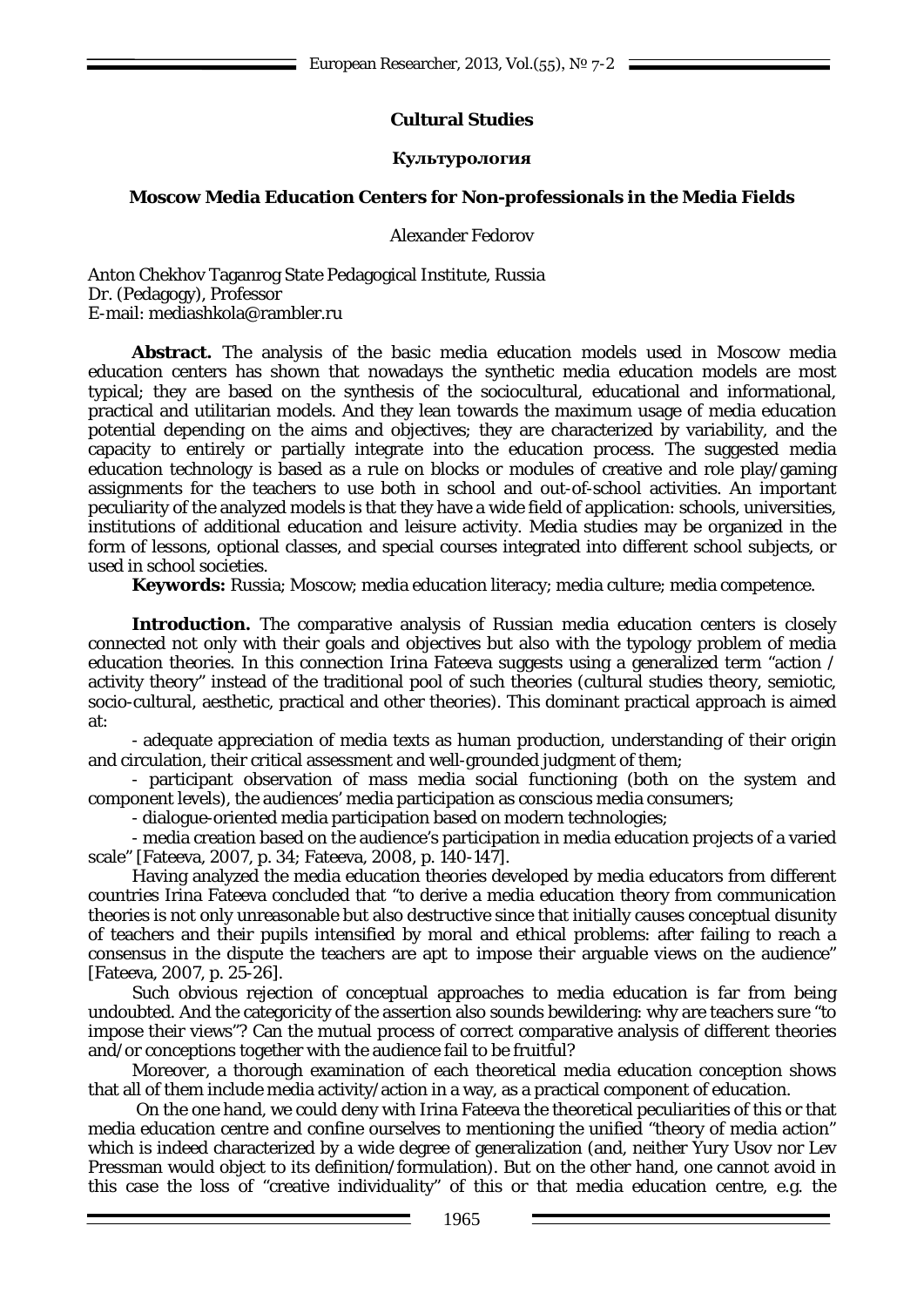aesthetically/artistically oriented media education conception of Yury Usov.

The total number of Russian most significant media education centers is more than ten. In this article we analyze the activities of Moscow media education centers. Besides we took into consideration chiefly the media education centers whose activities (in a varying degree) are aimed at *mass media education*. That is why we describe the activities of numerous Moscow faculties of journalism, film and advertisement which train exclusively media professionals.

At the same time, we analyze the work of the Moscow State University media education centre exactly because during the last 7-8 years its leaders have attempted to extend the traditional scope of professional media education by arranging systematic (especially during the last two years) activities and events aimed at mass media education of school students and teachers.

#### **Brief characteristics of Moscow media education centers**

Thus, we single out five leading Moscow media education centers:

- Screen Arts Lab of Artistic Education Institute of the Russian Education Academy;

- Media Education and Technical Teaching Means Lab of the Educational Methods and Contents Institute of the Russian Academy;

- The Moscow City experimental platform "Media Education Technologies and New Teaching Forms in the Modern Educational Institution";

- Labs of experimental research coordination of the General Secondary Education Problems Centre of the Educational Methods and Contents Institute of the Russian Academy;

- Faculty of Journalism, MSU;

- Public organization – League of Young Journalists of Russia (YUNPRESS).

It should be also mentioned that the majority of the Moscow media education centers' staff are members of the Russian Association for Film & Media Education (http://edu.of.ru/mediaeducation) which unites hundreds of school teachers, university teachers, additional education institutions' workers, culture and non-profit public organizations' workers from different Russian cities. \*\*\*

**1. Name of the Media Education Centre:** Screen Arts Lab of Artistic Education Institute of the Russian Education Academy [\(http://www.art-education.ru/otd-dop-ekran.htm\)](http://www.art-education.ru/otd-dop-ekran.htm).

**2. Year of establishment, location:** 1974, Moscow.

**3. Financing sources:** state funding (till 1992), state funding and grants of different funds (since 1992).

**4. Direction:** Professor Dr. Yury Usov (1974-2000); Dr. Larisa Bazhenova ( since 2000).

### *Yury Usov (28 July, 1936 – 27 April, 2000): Brief Biography*

During many years Prof. Dr. Yury Usov was an undisputed leader of Russian media education movement, a board member of the Russian Association for Film & Media Education.

Two years after graduating from the Cinematography Faculty of the All-Union State Institute of Cinematography (1972) he successfully defended a Ph.D. thesis and became Head of the Film and Television Lab (the Artistic Education Institute of the Education Academy). He initiated a number of wide-scale experiments in film education in many schools of the Russian capital in the first half of the 1980s. It was he who gave a thorough and detailed description of the *aesthetic/artistic theory of media education*.

Prof. Dr. Yury Usov actively promoted media education in schools, Moscow Cinema Lyceum, teachers' training courses in film education; he supervised PhD. students' research, wrote a number of books on the theory and methodology of film and media education in schools.

His first articles were published in the 1970s in Russian collections of scientific works and journals *(Soviet Screen, Pedagogika, Public Education, Television and Radio Broadcasting, Specialist, Arts and Education, Art in School*, and others). He took part in several international conferences on film education and artistic education; was one of the organizers of the Russian-British seminars on media education in the middle of the 1990s.

### *Bibliography (Yury Usov's books in Russian):*

Usov, Y. (1980). *Methology of Using Film Art for Aesthetic Development of Senior School Students (Grades 8-10).* Tallinn.

Usov, Y. & Rudalev, V. (1983). *Methology of Using Film Art in Educational Process.* Moscow. Usov, Y. (1986). *Program of the Optional Course "Basics of Cinema Art" (Grades 9-11).* Moscow.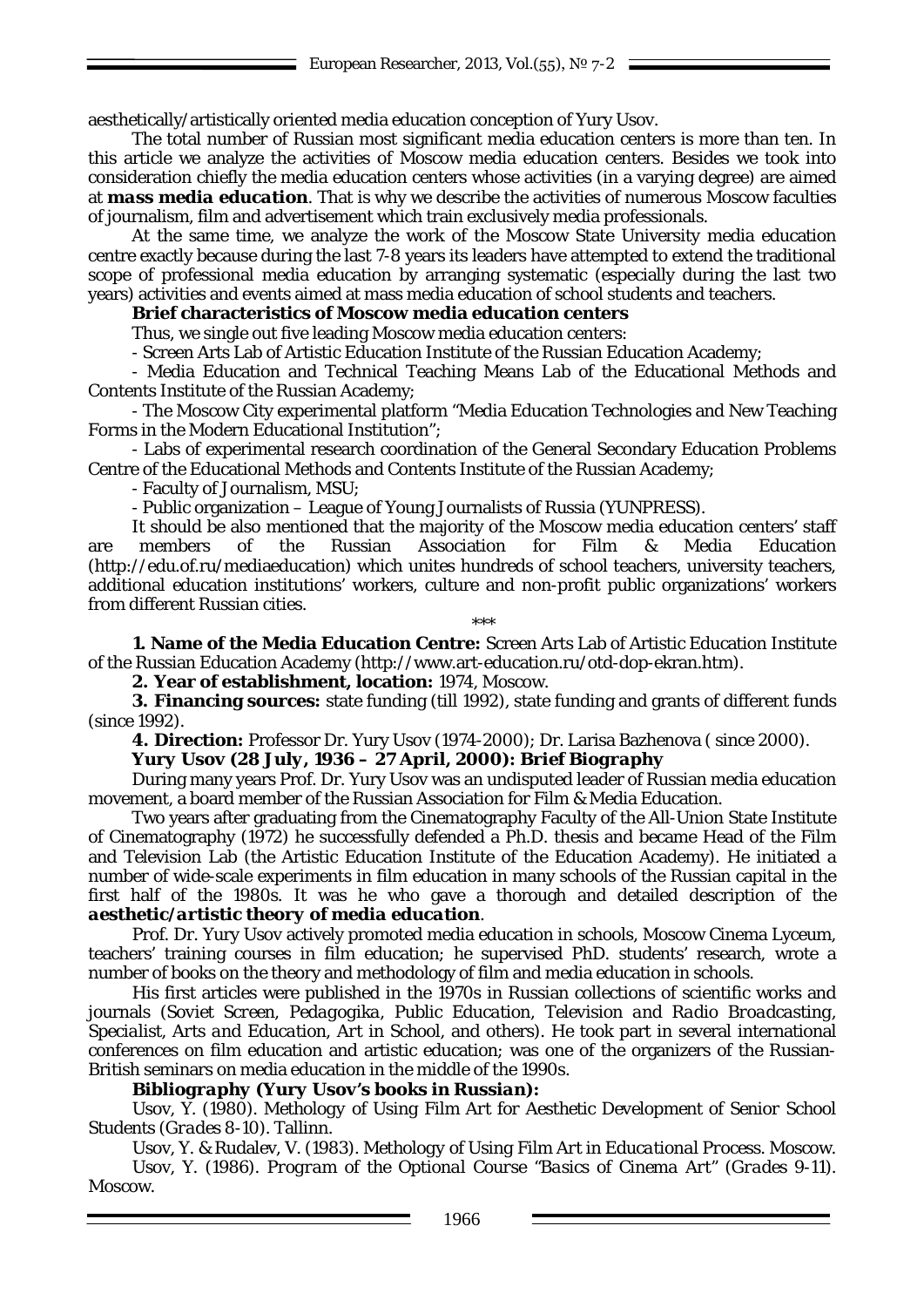European Researcher, 2013, Vol.(55),  $N^{\circ}$  7-2

Usov, Y. (1987). *Film Art in the Aesthetic Development of School Students (Grades 7-10).* Tallinn. Usov, Y., Bazhenova, L. et al. (1991). The *Basics of Audiovisual Culture.* Moscow.

Usov, Y. (1993). *The Basics of Screen Culture.* Moscow.

Usov, Y. (1994). *In the World of Screen Arts.* Moscow.

<http://edu.of.ru/mediaeducation>

<http://edu.of.ru/medialibrary>

### **Books, articles about Y. Usov (in Russian):**

Fedorov, A. (2003). Media Pedagogy of Y. Usov. In: *Art and Education*. № 3, p. 65-74; № 4, p. 78-95.

Fedorov, A., Tchelysheva, I., Muryukina, E., et al. (2007). *The Aesthetic Conception in Russian Media Education and Creative Heritage of Y. Usov*. Taganrog.

# *Larisa Bazhenova: Brief Biography*

Ph.D., member of the Russian Association for Film & Media Education. Worked as senior scientific associate for the Screen Arts Lab of the Artistic Education Institute of the Russian Education Academy. After Y. Usov's decease (2000) she became head of the laboratory in the present-day Artistic Education Institute of the Russian Education Academy. Under the supervision of Prof. Usov she repeatedly took part in practical experiments in film education of school students. Used to teach in the Moscow Cinema Lyceum for some years. Now teaches in different educational institutions of Moscow. Participated in many Russian and international conferences.

Larisa Bazhenova is the author of numerous articles on film education published in Russian journals: *Primary School, Art and Education, Art in School, Specialist, Family and School, Media Education et al.*

## *Bibliography (***Larisa Bazhenova's books in Russian):**

Bazhenova, L. (1992). *In the World of Screen Arts.* Moscow. Bazhenova, L. (1995). *Our Friend, the Screen. Issue 1 and 2.* Moscow. Bazhenova, L. (2004). *Media Education of the School Student (Grades 1-4).* Moscow. <http://www.art-education.ru/otd-dop-ekran.htm> <http://edu.of.ru/mediaeducation> <http://edu.of.ru/medialibrary>

**5. Target Audience:** school students of different age-groups, school teachers.

**6. Chief aim:** research of screen arts' potential (film, TV, video) in students' artistic education and media education, personality development on art media texts.

**7. Objectives:**

- research and analysis of media education experience;

- experimental, aesthetic, ethical, audio-visual, emotional and intellectual media education of school students developing: various types of active thinking (imaginative, associative, logical and creative thinking); perception, interpretation, analysis, and aesthetic appreciation of media texts; need for media language acquisition in communicating with both screen and traditional arts products and mass media; need for verbal communication to exchange views on the acquired information, and in artistic and creative activities; abilities to impart the knowledge gained at media education lessons; skills to represent the results of their personal perception of different arts, the surrounding world via communication technologies in the form of multimedia and audiovisual (video creation, computer-generated imagery) and written texts;

- holding of conferences and seminars on media education;

- arranging of optional and compulsory media education courses for schools students, teachers' extension courses;

- post-graduate media education research.

### **8. Working definition of media education:**

Y. Usov defines *media education* as "a system of using mass communication and information media (press, radio, film, TV, video, computers, and photography) in a student's individual development. The system itself, unlike the traditional school subjects aimed at knowledge acquisition, suggests in the first place introducing the artistic and creative activities shaping the student's emotional and intellectual development" [Usov, 1998, p. 55]. He also introduced the concept of "audio-visual culture as a definite system of the student's levels of aesthetic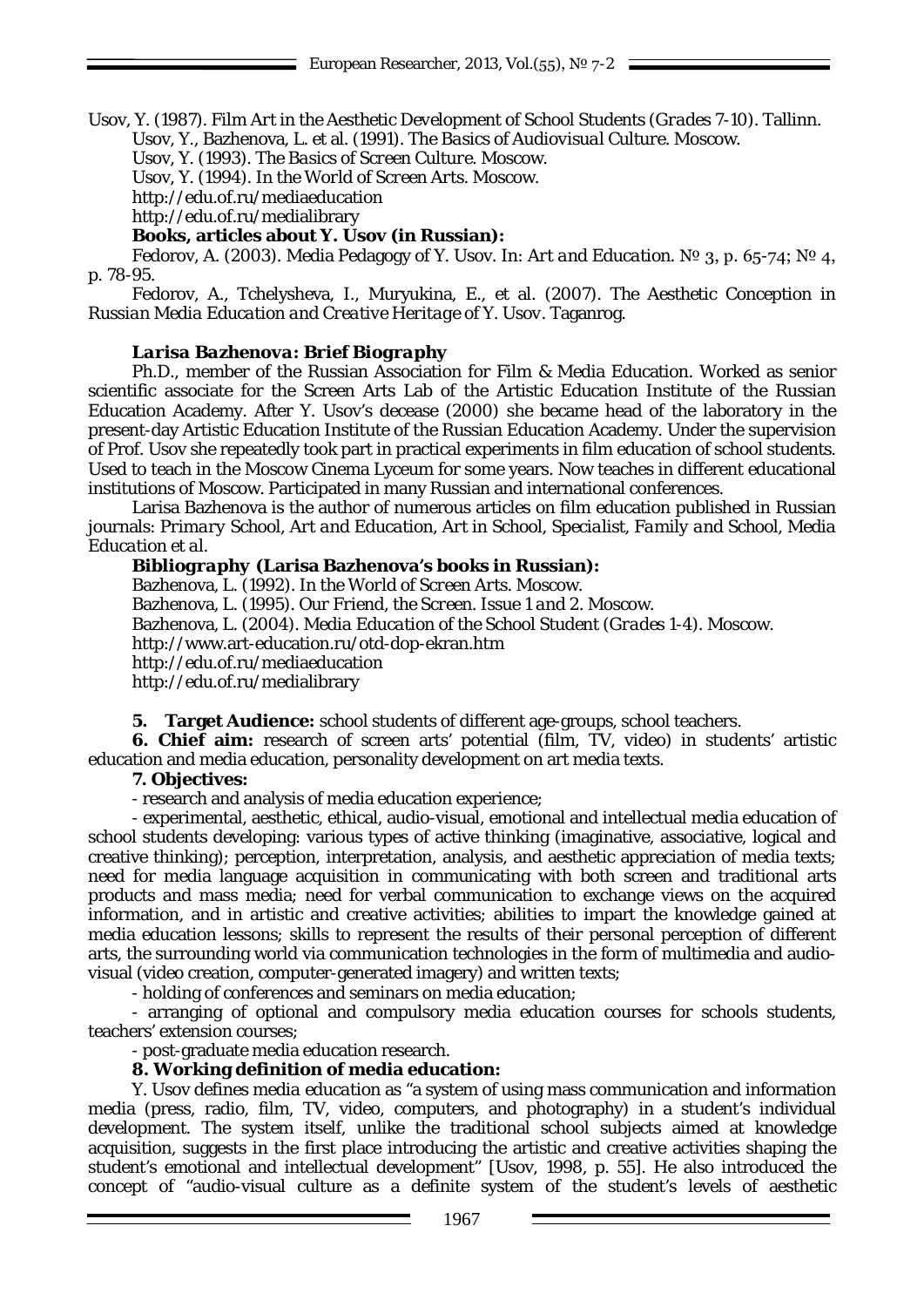development on the screen arts material: needs level, education level and audio-visual thinking level" [Usov, 1989, p. 21].

**9. Key media education theories:** aesthetic and cultural studies media education theories.

**10. Media education model units:** ascertaining experiments aimed at detecting the initial levels of students' of different ages aesthetic development in screen arts; "forming" experiments aimed at school students' aesthetic film/media education; final ascertaining experiments aimed at detecting the changes occurred in the course of the "forming" experiments. In general, Y. Usov's model integrates the study of screen, traditional arts and communication technologies. The model contents are defined by "the concept of the aesthetic culture as a system of the students' emotional and intellectual development levels of imaginative, associative and logical thinking, perception of fiction and fact, interpretation skills, media evaluation skills, need for artistic and creative activities on the material of the traditional arts and various mass media (film, TV, video, press, radio, computer and multimedia technologies)" [Usov, 1998, p. 56].

According to Y. Usov, this model can be realized in the form of specialized and integrated media education. Moreover, the model can be applied in different variations and correlations, and that is by itself, in our opinion, very essential namely for Russia (due to different living conditions in big cities and remote regions, financial instability of education).

Usov's model is directed at the effective development of such important aspects of basic *personal culture* as: active thinking (including imaginative, creative, logical, critical, and associative thinking); perception, interpretation, assessment and analysis of media texts; need for media language acquisition and qualified usage; need for verbal communication in the course of media information perception; knowledge communication skills and perception/reflection sharing skills via media [Usov, 1998, p. 56].

Yury Usov [Usov, 2000a] is also the author of the educational model of virtual thinking development based on the unity of video production and reflection on its results. The perception and analysis of the art/screen media text is achieved by video production of a picturesque scene; video material editing/montage; detecting of semantic, emotional interrelations between discrete elements; conception development of the watched episode; opinion development and verbal communication; a coherent analysis of the screen version and so on [Usov, 2000a, p. 3-6].

The concept of virtual reality has greatly changed of late. It used to be considered as something similar to artistic reality but due to the intensive development of computer technologies the virtual reality does actually appear on the inner screen of the person's mind, linking him/her with any media text, either his/her own or somebody else's.

That prompted the idea of the so-called virtual thinking which, according to Y. Usov, is able to resolve the contradictions between the level of achievements in the field of the art's aesthetic impact and the present day man's readiness to actively use these possibilities: both at specialized lessons and personally when perceiving and interpreting multivariate space-and-time reality.

The virtual thinking is closely connected with the history of the screen arts development, and with all types of studying the space-and-time reality (montage, audio-visual, space-and-time, screen). Undoubtedly, the development of the virtual thinking is one of the progressive fields of media education in the modern information society.

An important feature of Y. Usov's model is the integration of screen, electronic and new ICT in the systems of basic and additional education, and in out-of-school students' activities.

**11. Organizational forms:** media education integration into school students' academic, out-of-school and leisure activities. Here four types of activities are distinguished: 1) learning about media arts and their functioning in the society; 2) looking for a media text message communicated through the space-and-time form of narration; 3) interpreting the results of perception, aesthetic evaluation of a media text; 4) artistic and creative activity in screen arts [Usov, 1989, p. 7-8].

#### **12. Teaching methods:**

According to the knowledge sources: *verbal methods* (lecture, description, debate, explanation, discussion); *visual methods* (illustration, demonstration of media texts); *practical methods* (practical assignments on media material). According to the level of cognitive activity: *explanatory and illustrative* methods (the teacher gives some information about the media, media culture, and the audience assimilate the information); *reproductive methods* (the teacher works out a system of various exercises and tasks on media texts for the students to master the methods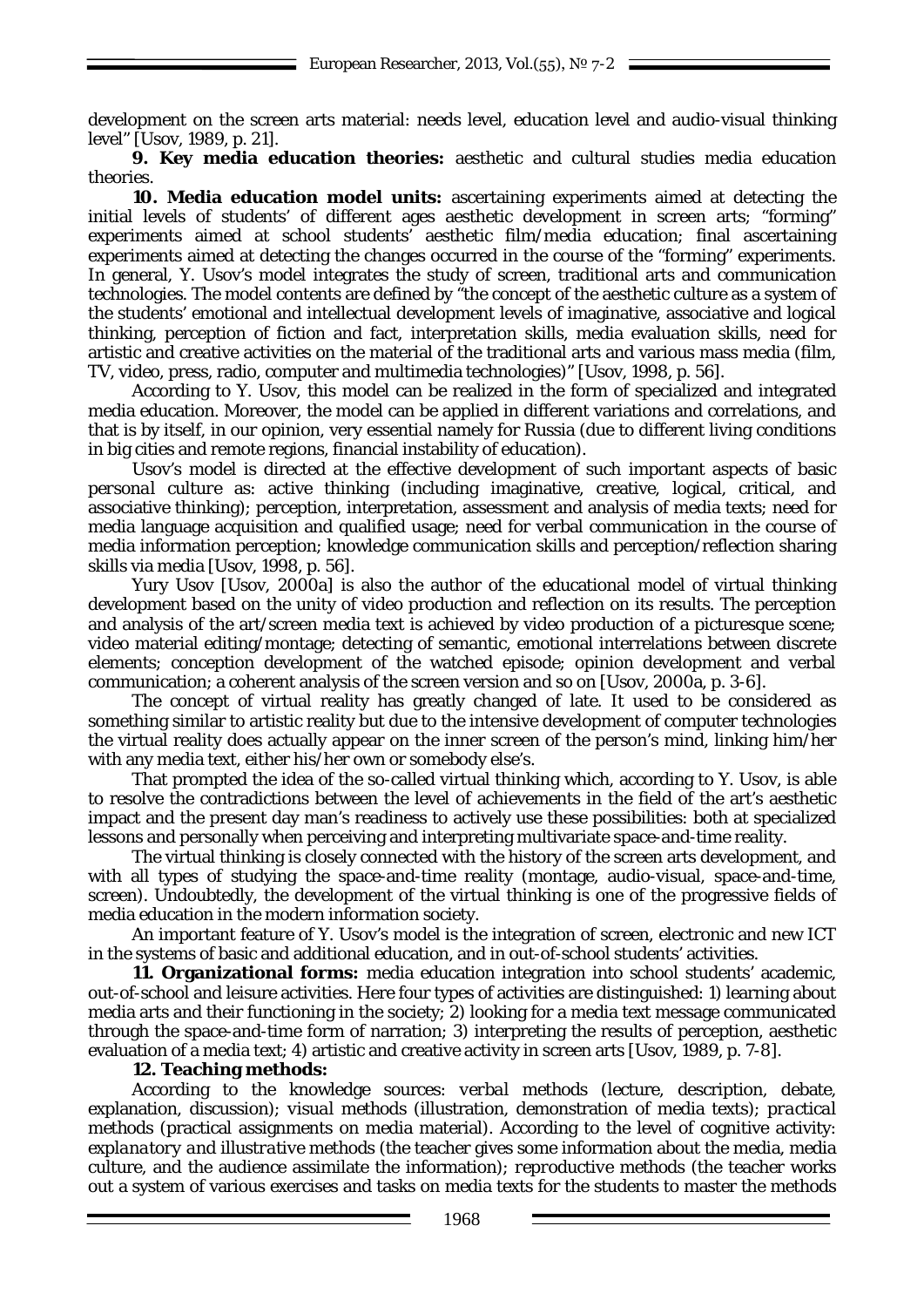of solving them); *problem-solving methods* (problem analysis of some situations or media texts aimed at developing the audience's critical thinking); *heuristic, research methods* (the teacher creates conditions for the students' research and creative learning). Preference is given to students' media texts perception and analysis, to the system of role-play/creative lessons, practical lessons in video filming, etc.

**13. Media education program contents** (based on the key concepts of media education: *media agency, media category, media technology, media language, media representation, media audience*):

- introduction to media education (the definition of media education, media text, the main criteria for its evaluation, media creation, etc.);

- media reality in school media education (means of the visual image, media culture and the model of its development, etc.):

- man and environment, the possibilities for its study, comprehension and identification (correlation between the perceptive units, different means of establishing these interconnections; information space, its interpretation through word, music, image, etc.);

- technologies improving the human environment and modeling the human mind (media technology development, modeling of the world and the human mind, etc.)

- philosophic, aesthetic, and cultural evaluation of mass media; the peculiarities of the digital society, the narration and impact of modern media, modern ICT potential, etc.

**14. Application fields:** Compulsory and optional subjects (in specialized educational institutions (lyceums, vocational schools); teachers' extension courses), society classes (clubs, studios, institutions of additional education and leisure). The film/media education programs can be applied within the framework of artistic and aesthetic subjects (*World Artistic Culture*, *Basics of Media Culture, etc.*), literature, history, foreign language studies, etc. For instance, the subject *Media Studies* can be part of different school subjects, or can be taught as an independent special course. Since the problem of training professional media teachers in Russia has not been solved yet, such a varied approach is logical for Russian media education.

**\*\*\*** 1. **Name of the Media Education Centre:** Media Education and Technical Teaching Means Lab of the Educational Methods and Contents Institute of the Russian Academy [\(http://www.mediaeducation.ru\)](http://www.mediaeducation.ru/).

2. **Year of establishment, location:** 1965, Moscow.

3. **Financing sources:** state funding (till 1992), state funding and grants from different funds (since 1992).

4. **Direction:** Prof. Dr. Lev Pressman (1965-1993), Prof. Dr. Ludmila Zaznobina (1993- 2000), Prof. Dr. Alexey Zhurin (2000-2004), Dr. Elena Bondarenko (2004 – now).

#### *Lev Pressman (1924 – 1996): Brief Biography*

One of the founders of the 'practical branch' of media education in Russia, Doctor of Education (1981), Professor (1982), Member of the Russian Union of Filmmakers. He graduated from Kuibyshev Pedagogical Institute (1948). Used to work as a school teacher (in the 1940s-1950s). Since 1960 began working at the Academy of Pedagogical Sciences of RSFSR (later – the Russian Academy of Education) where he headed the Lab of Technical Teaching Means from 1965 to 1993. In his old age he was chief research officer of the Russian Academy of Education.

For many years Lev Pressman initiated and headed numerous media education projects. He is the author of many books on the problem of using media in school. In the course of several decades he succeeded in developing an effective system of using ICT in school teaching literature and Russian, and an extensive film reader for literature classes. Lev Pressman composed scripts for more than 150 educational films, TV programs, diapositive films; had several teaching aids on media education published. He had his articles published in Russian journals: *Pedagogika, Cinema Art, Soviet Screen, Literature in School, Russian in School, Public Education, Family and School* and others, and also in scientific collections of articles. Frequently participated in different scientific conferences.

### *Bibliography* **(Lev Pressman's books in Russian):**

Pressman, L. (1965). *Film and Television Education for Developing Students' Speech.* Moscow.

Pressman, L. & Kisenkov, V. (1972). *ICT in School.* Moscow.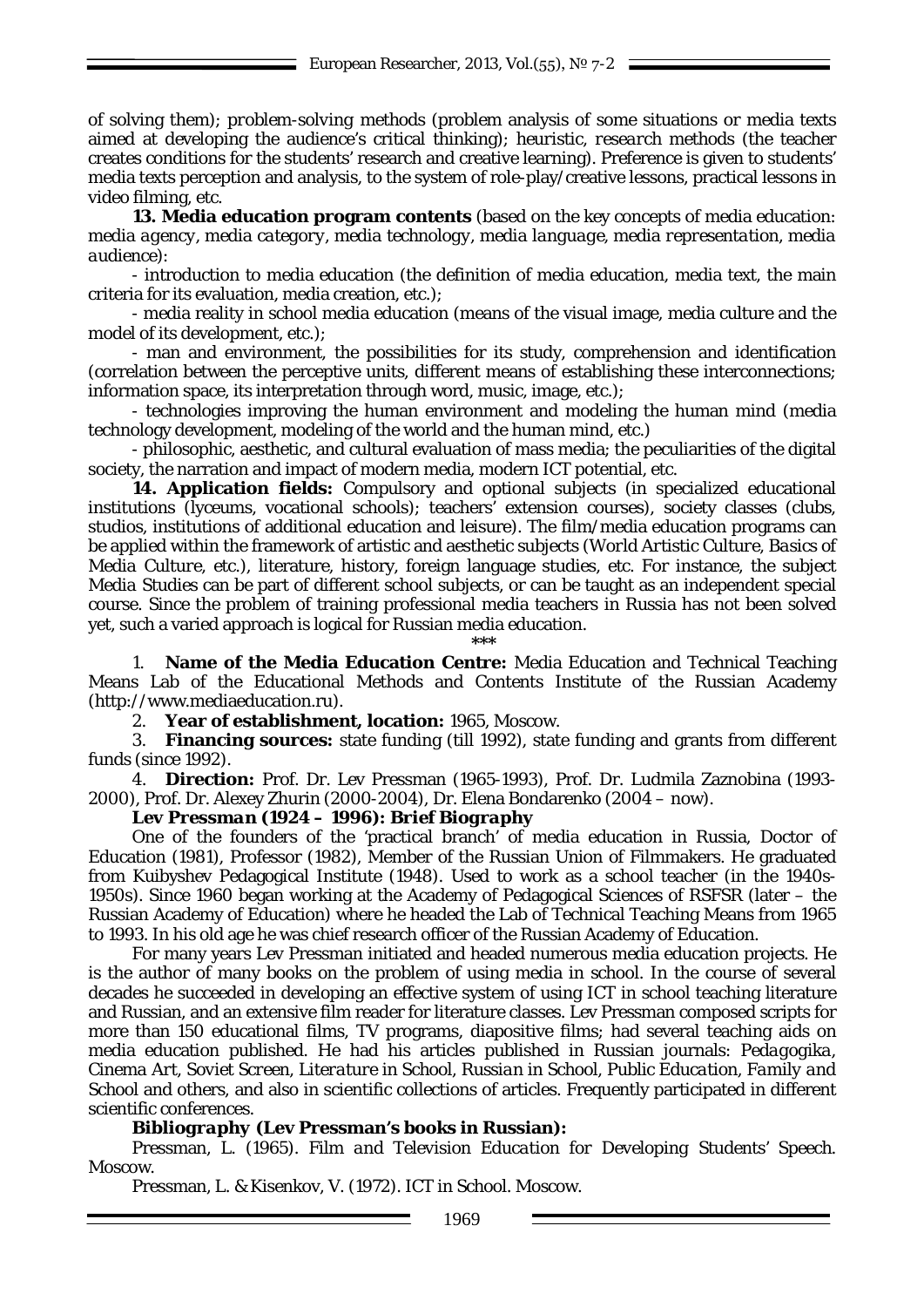Pressman, L. & Poltorak, D. (1972). *The Blue Screen Educates. ICT in School.* Moscow.

Pressman, L. & Solovjeva, E. (1972). *School Film Amateur Club.* Moscow.

Pressman, L. (1972). *School Radio Centre.* Moscow.

Pressman, L. (1975). *Literature Room in School.* Moscow: Prosveschenie.

Pressman, L. (1976). *ICT at Literature Lessons.* Moscow.

Pressman, L. (1979). *Basics of Using ICT in School Teaching.* Moscow.

Pressman, L. (1988). *Teaching Methods of Using ICT: Screen and Sound ICT.* Moscow.

Pressman, L. (1993). *Video Recording in School.* Moscow.

### *Ludmila Zaznobina (1939-2000): Brief Biography*

Doctor of Education, Professor, Ludmila Zaznobina headed the Lab for ICT Education and Media Education in the Russian Academy of Education from 1993 to 2000. For many years she supervised the experiment of media education and using ICT in Russian schools. She was one of the leading authors and the editor of the collective monograph 'Media Education Integrated into Compulsory Education', the author of the project 'Media Education Standard' (1998) for Russian secondary schools.

Ludmila Zaznobina is the author of many books on media education integrated into compulsory secondary school subjects, and teaching methods of chemistry. Her books were published in such Russian journals as *Public Education, Chemistry in School, Pedagogika, Educational ICT* and others.

### *Bibliography* **(Ludmila Zaznobina's books in Russian):**

Zaznobina, L. (1981). *Screen Aids in Teaching Chemistry.* Moscow.

Zaznobina, L. (Ed.) (1996). *Media Education.* Moscow.

Zaznobina, L. (Ed.) (1999). *Media Education Integrated into Compulsory Education*. Moscow.

Zaznobina, L. (Ed.) (2000). *School ICT Equipment in Modern Conditions.* <http://edu.of.ru/mediaeducation> <http://edu.of.ru/medialibrary> [http://www.mediaeducation.ru](http://www.mediaeducation.ru/) 

### *Alexey Zhurin (born September 30, 1955): Brief Biography*

Doctor of Education (2005), member of the Russian Association for Film & Media Education. A. Zhurin graduated from Moscow State Pedagogical Institute (1977), worked as a teacher, deputy headmaster, research assistant (since 1998 – as a senior research fellow) of the Media Education and Technical Teaching Means Lab of the Educational Methods and Contents Institute of the Russian Academy. From the second part of 2000 to 2004 he headed this laboratory. Since 2004 he has been deputy director of research in the Educational Methods and Contents Institute of the Russian Academy. The main field of his research is developing the theory of making and using ICT methods in teaching chemistry and media education. He is the author of a number of articles on media education published in such Russian journals as *Pedagogika, Chemistry in School, Media Education* and others. He has also a number of published books on ICT; often took part in conferences and workshops.

# *Bibliography* **(Alexey Zhurin's books in Russian):**

Zhurin, A. (1999). *Self-Tuition Manual for Computer Users in Questions and Answers.* Moscow.

Zhurin, A. & Milutina, I. (1999). *Computer Basics*. Moscow.

Zhurin, A. (1998; 1999). *Windows 95 for School Students and Computer Novices. Microsoft Office 2000 for School Students and Novice Computer Users*. Moscow.

Zhurin, A. (2002). *Lesson of Inorganic Chemistry from Cyril and Mephody: Software Multimedia Teaching Tool.* Moscow.

Zhurin, A. (2003). *Computer Literacy: Practical Guide for School Teachers.* Moscow.

Zhurin, A., Bondarenko, E. & Milutina, I. (2004). *ICT in Modern School Teaching.* Moscow.

Zhurin, A. (2004). *Computer in the Chemistry Schoolroom*. Moscow.

Zhurin, A. (2004). *Media Education of School Students at Chemistry Lessons.* Moscow.

Zhurin, A. (2009). *Integrated Media Education in the Secondary School (Natural Sciences).* Moscow.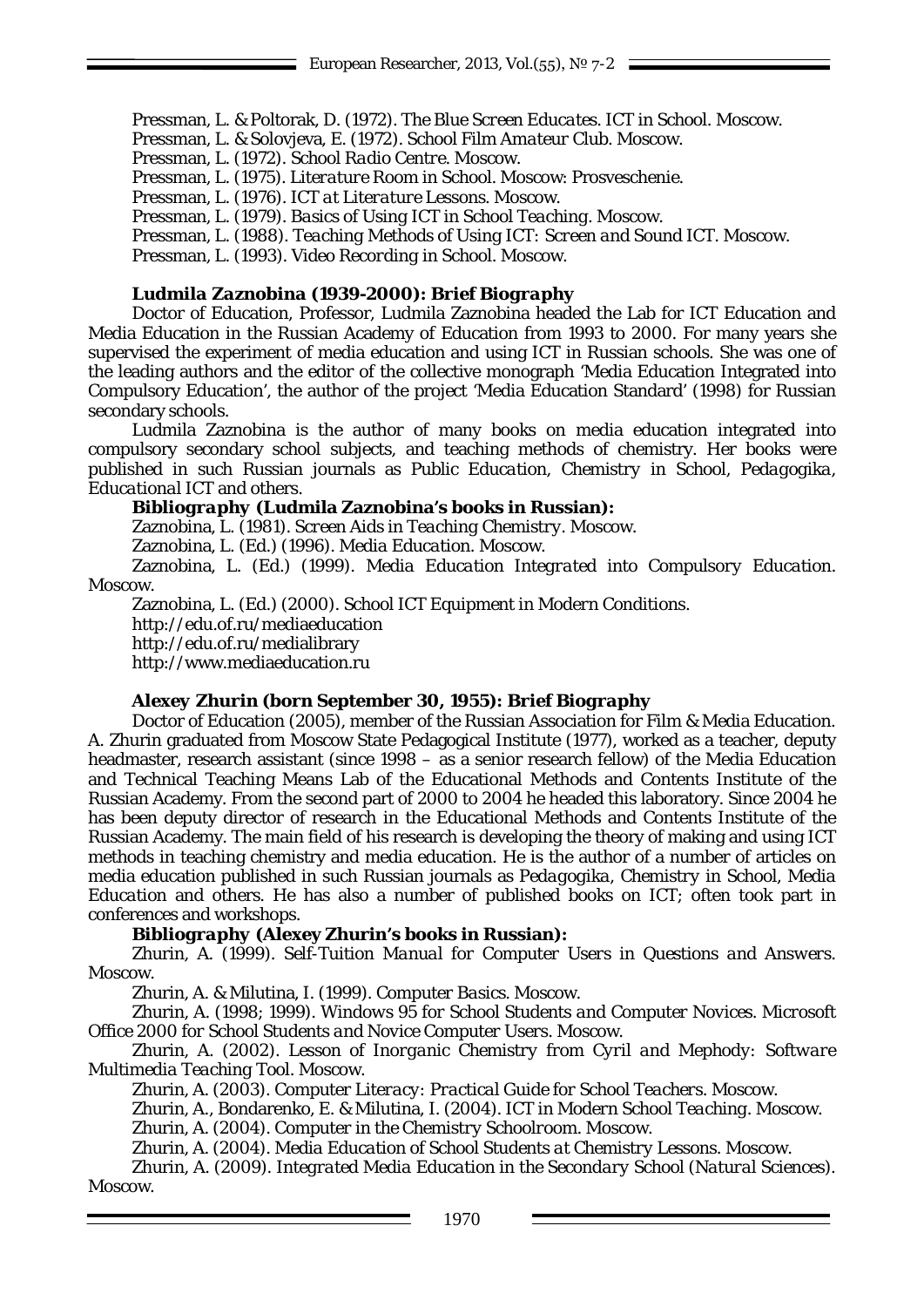[http://www.mediaeducation.ru](http://www.mediaeducation.ru/)  <http://edu.of.ru/mediaeducation> <http://edu.of.ru/medialibrary>

## *Elena Bondarenko (born June 10, 1962): Brief Biography*

Candidate of Education (1997), member of the Russian Association for Film & Media Education. After graduating from the Film Critic Faculty of All-Union State Institute of Cinematography (1985) worked as a scientific assistant in the Lab of Screen Arts in the Artistic Education Research Institute of the Russian Academy of Education. Since 2004 she has been head of the Media Education and Technical Teaching Means Lab of the Russian Academy of Education. She is the winner of scientific grants of the Russian Humanitarian Scientific Fund (2000-2002, 2004-2006) and the program 'Renovation of the Humanitarian Education in Russia' of the 'The Open Society' Institute (1994). She was an organizer and leader of the training group at the workshops 'Media-95' (Russia - UK) and 'Media Education and the Problems of Educational Television' (Krasnaya Pachra, 1996), an expert of the All-Russian Scientific School 'Media Education and Media Competency' (2009). Participated in scientific conferences of the Russian Association for Film & Media Education and six media education festivals. Her research is focused on the development of teenage media culture. She is the author of numerous articles, teaching aids and programs on film and media education, has publications in such Russian journals as *Specialist, Pedagogika, Standards and Monitoring in Education* and others.

## *Bibliography* **(Elena Bondarenko's books in Russian):**

Bondarenko, E. (1994). *Dialogue with the Screen.* Moscow.

Bondarenko, E. (1994). *Excursion into the Screen World.* Moscow.

Bondarenko, E. (2000). *Theory and Methods of Social and Creative Rehabilitation by Audiovisual Culture Means.* Omsk.

Bondarenko, E. (2001). *Creative Rehabilitation by Media Culture Means.* Omsk. Bondarenko, E. (2003). *In the World of Cinema.* Moscow. <http://edu.of.ru/mediaeducation> <http://edu.of.ru/medialibrary> [http://www.mediaeducation.ru](http://www.mediaeducation.ru/) 

5. **Target Audience:** school students of different age-groups, school teachers.<br>6. **Chief aim:** preparing school students for living in the information society (

**Chief aim:** preparing school students for living in the information society (information competency and competent usage of data flows) through media education integrated into the system of compulsory education.

### **7. Objectives:**

- research and analysis of media education experience;
- holding of conferences and workshops on media education problems;
- developing of media education courses for school students, teachers' extension courses;
- post-graduate media education and ICT education research supervision;

**-** teaching the audience (school students, teachers) to accept and process media information (in wide sense);

- developing the audience's (school students', teachers') critical thinking, understanding of the implied meanings of media texts, conscious resistance to mass-media manipulations;

- out-of-school information inclusion in the context of general compulsory education, in the system of the knowledge and skills formed within school subjects;

- developing students' skills to find, prepare, hand over and accept the required information, also using ICT (computers, modems, faxes, multimedia, etc.) [Zaznobina, 1996, p. 73; Zaznobina, 1998].

8. **Working definition of media education:** the former amorphous definition of media education offered by E. Zaznobina (media education is the preparation of *'students for the life in the information environment by the intensification of media educational aspects while teaching different school subjects'* [Zaznobina, 1998]) was replaced in the 2000s by a more systematized and strict definition offered by A. Zhurin. '*Media education is a pedagogical science which studies the mass media impact on children and teenagers and deals with theoretical aspects of preparing students for meeting with the media world; practical cooperative activity of the teacher and*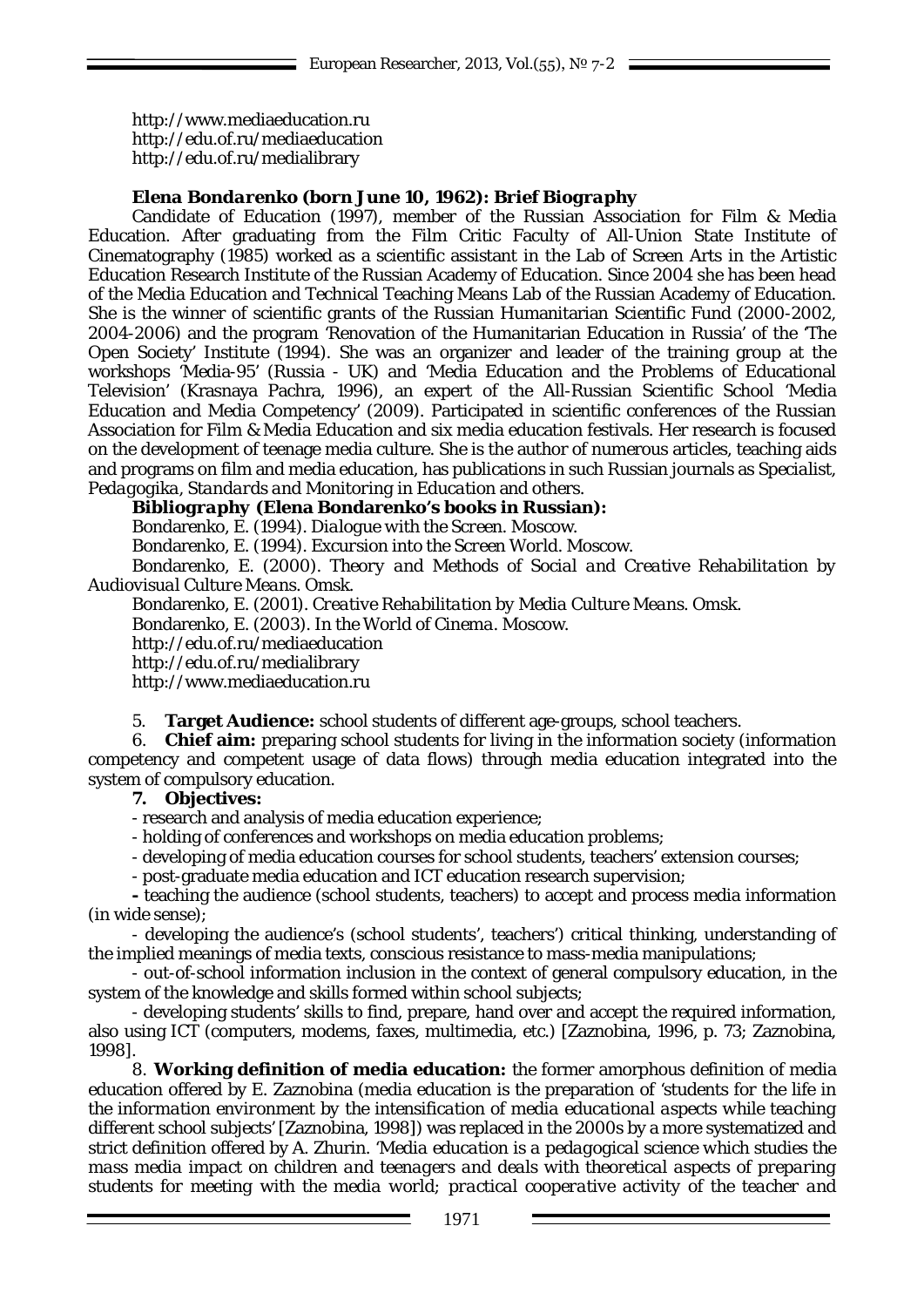*students preparing children and teenagers to use the media and to understand the role of mass media in culture and perception of the world; an educational sphere consisting in the knowledge of the mass media role in culture and perception of the world, and skills of effective interaction with media content'* [Zhurin, 2005, p. 51].

9. **Key media education theories:** practical theory, theory of developing critical thinking, and semiotic theory of media education.

# 10. **Media education model units:**

To a great extent L. Zaznobina's media education theory coincides with the media education approach of V. Polevoy who proved in his research that students' thinking on the audio-visual level of perception will be considerably activated only on condition that they are given an opportunity to independently (to a certain or full extent) estimate and make out the essential and the inessential, the required and the accidental on the screen; to analyze, synthesize and generalize what has been seen [Polevoy, 1975, p. 8]. The traditions of the media education model offered by L. Zaznobina are being developed now in the Media Education and Technical Teaching Means Lab of the Russian Academy of Education. Thus, the model of media education integrated with the system of compulsory education suggests the following components: objective, contents, activity, technology and regulation [Zhurin, 2005, p. 30].

11. **Organizational forms:** media education integration into compulsory school subjects.

12. **Teaching methods:** According to the knowledge sources: *verbal methods, visual methods, practical methods;* according to the level of cognitive activity: *explanatory and illustrative* methods, *reproductive methods*, *problem-solving methods*, *heuristic, research methods.* The methods if integrated media education depend on the used educational means and their aims, organizational forms of the educational process. The alterations caused by integration on the level of these components lead to alterations in teaching methods. Moreover, alongside with the organizational forms that prompts the modification of the inner contents of teaching methods. The principal modification consists in the practical realization of the informational equality between the teacher and the students against the background of the participants' free choice of bifunctional educational means of the didactic process consisting in using bilateral analysis of the educational material presented by the chosen educational aids. The result is that the methods wellknown to *the teacher* get enriched with the new techniques which ensure a peculiar interpenetration of different methods [Zhurin, 2005, p.37]. Preference is given to the synthesis of theoretical and practical assignments: information search and systematization, information conversion from visual into verbal forms and vice versa; information transformation, information search for errors, media texts review, information search for the message, ICT literacy, etc.

**13. Media education program contents** (based on the key concepts of media education: *media agency, media category, media technology, media language, media representation, media audience*):

- media education assignments integrated into compulsory primary school subjects;

- media education assignments integrated into compulsory subjects of the general secondary school.

As a result, according to the media education standard offered by L. Zaznobina, school leavers are supposed to be able:

- to understand tasks in different wordings and contexts;

- to find the required information in different sources;

- to systematize the offered information or the self-obtained information on the given characteristics;

- to collect and systematize subject information during a long period of time (term, school year or any other time cell);

- to convert visual information into verbal system;

- to transform information, modify its content, form, sign system, data carrier and so on, depending on the communication purpose and the intended audience;

- to apprehend communication purposes, directivity of the information flow;

- to give argumented opinions;

- to find errors in the obtained information and correct it;

- to tolerate alternative view points and to give sound arguments (for and against the opinion);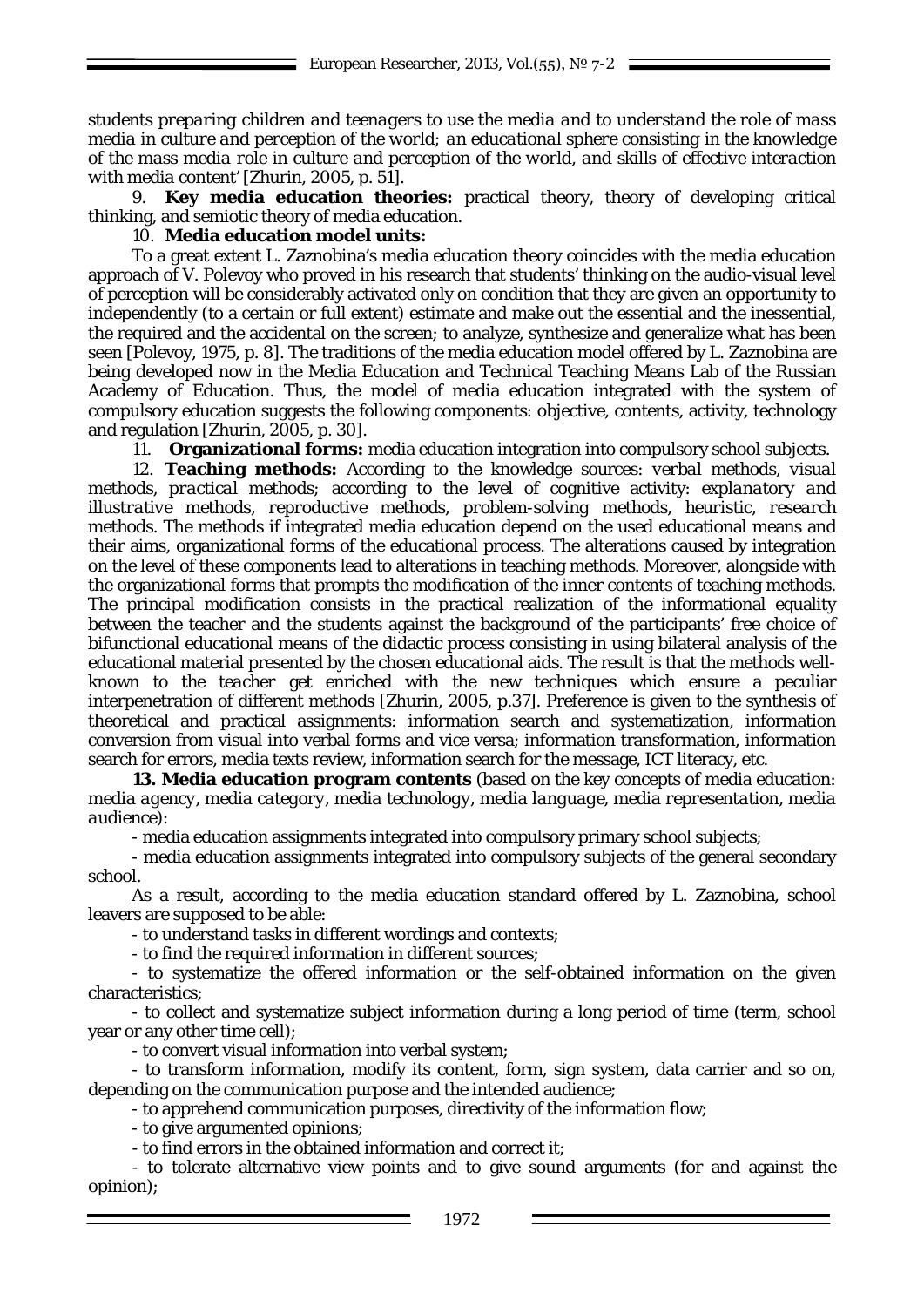European Researcher, 2013, Vol.(55),  $N^{\circ}$  7-2

- to review and announce media texts;

- to ascertain associative and practically expedient relations between media texts/messages;

- to distinguish the message in the media text and to dejoin it from "white noise";

- to make an outline of the media text, to suggest the form of its presentation in accordance with its contents;

- to extract data from the offered information and to present them list-form or in any other form;

- to operate (even on the primitive level) these tools of data preparation, transmission and accessing [Zaznobina, 1996, pp. 75-76; Zaznobina, 1998].

14.**Application fields:** secondary education institutions. The following objectives of media education (integrated into humanitarian subjects and natural sciences of the school curriculum) are emphasized: educational information on this or that field of knowledge (irrespective of the information source or carrier); information transmitted through different communication channels available to school students; ICT of information creation, transformation, reservation, transmission and operation [Zaznobina, 1996, pp. 74-75].

**\*\*\***

**1. Name of the Media Education Centre:** Moscow City Experimental Platform "Media Education Technologies and New Teaching Forms in the Modern Educational Institution" of the Experimental Research Coordination Lab in the General Secondary Education Centre of the Contents and Teaching Methods Institute (Russian Academy of Education) [\(http://art.ioso.ru\)](http://art.ioso.ru/).

**2. Year of establishment, location:** 2001, Moscow.

**3. Financing sources:** state, municipal funding, grants.

**4. Direction:** Dr. Svetlana Gudilina.

*Svetlana Gudilina: Brief Biography*

Head of the Experimental Research Coordination Lab in the General Secondary Education Centre of the Contents and Teaching Methods Institute (Russian Academy of Education), Ph.D., member of the Russian Association for Film & Media Education. Svetlana Gudilina is the research supervisor of the Moscow city experimental platform "Media Education Technologies and New Teaching Forms in the Modern Educational Institution". She teaches a university course 'Using ICT in Education' in Moscow State Pedagogical University.

Svetlana Gudilina has a number of publications (including teachers' guides, programs) on the problems of integrated media education, media education and arts in school. Frequently took part in scientific conferences. Designer of the web-site: [http://www.art.ioso.ru, http://www.art.ioso.ru,](http://www.art.ioso.ru/) [http://edu.of.ru/mediaeducation, http://edu.of.ru/medialibrary](http://edu.of.ru/mediaeducation,)

**5. Target Audience:** school students of different age-groups, students, teachers, kindergartens' educators (basic platforms: School № 858, School № 1173, Kindergarten № 2435, innovation web: Schools  $N^{\circ}N^{\circ}$  511, 515, 574, and 1405).

**6. Chief aim:** to train pupils, students, teachers to sensibly interact with audio-visual media texts as well as with printed texts, to develop communicative and analytical skills working with different text forms, to form creativity through positive media within media education integrated into compulsory school subjects and in the process of self-education as well.

#### **7. Objectives:**

**-** research and analysis of media education experience;

**-** holding of conferences and workshops (including remote videoconferences) on media education problems;

**-** creating media education courses for school students, pedagogical university students, teachers, kindergartens' educators;

**-** helping students to obtain actual independence of mass media manipulations;

- making students active participants of communication in the modern society as well as in the future society;

- developing students' media competency, i.e. their abilities to expert information search and interpretation; abilities to analyze, critically interpret and create media texts; use media for selfeducation, in creative projects and intellectual potential enhancement.

**8. Working definition of media education:** the definition given in the UNESCO papers.

**9. Key media education theories:** practical theory, theory of developing critical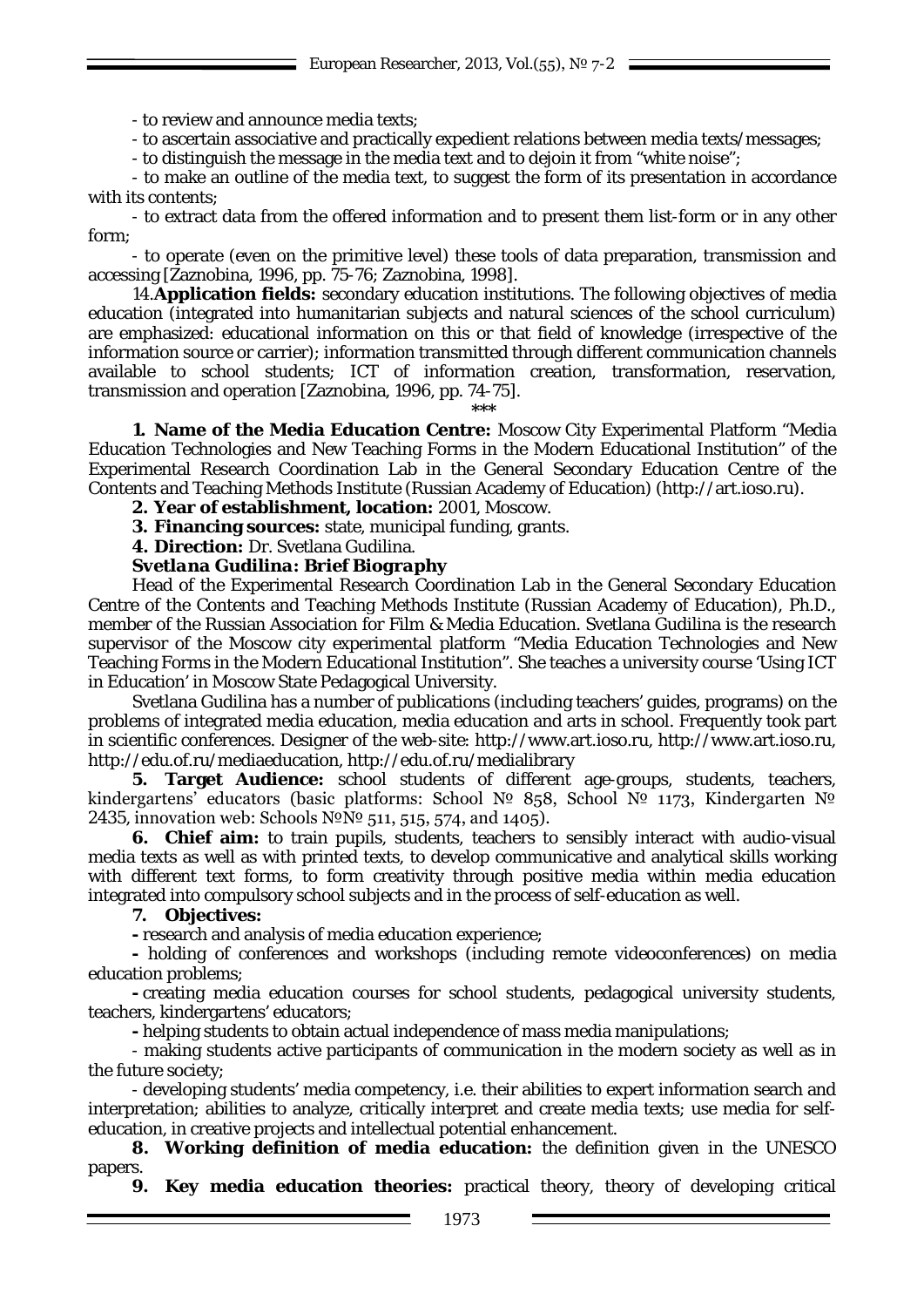thinking, and semiotic theory of media education.

**10. Media education model units:** administrative, cultural, teaching and methodical, educational and scientific components.

## **11. Organizational forms:**

- city, regional seminars run by teachers-experimentalists; workshops on media education for educators and school administration with the framework of teachers' extension program;

- Internet-seminars for pupils and teachers;

- annual scientific practical conference 'Educational Technologies of the 21<sup>st</sup> Century':

- annual school students' teleconference 'World's Culture in the Internet';

- regional educational project 'Media Festival';

- teachers-experimentalists' participation in the system 'President's Prize', 'Moscow Grant';

- creation of Media Education Technologies Bank;

- master-classes including media education elements, discussions of video recorded lessons for the channel 'Stolitsa Plus';

- master-classes at All-Russian Exhibition Centre;

- realization of the program for pedagogical university students 'ICT in Teaching';

- experimental site support[: http://art.ioso.ru.](http://art.ioso.ru/)

For instance, there were organized seminars on different topics for primary school: *Media Education Technologies in Primary School, Audio/Video Recording in Primary School, How to Work with Children's Journals, etc. For general and secondary school the following topics were* chosen*: ICT and Media Education, Media Education Integrated into Compulsory Education, Teaching with Media* (chats, Internet-seminars, teleconferences, presentations, round work tables, etc.)*, Didactic and Teaching Requirements to Smart Board Usage, Cinema Art Through Creation, Using Internet Resources in the Classroom, How to Become a Journalist, Educational Environment of School and Mediatheque, The Principle of Visualization in Media Education Technologies, Development of Media Education Competences.* For pre-school institutions: *Media Education in the Kindergarten, Information and Communication Environment in the Media Educational Aspect, Development of Communicative Skills in the Media Educational Aspect, Game in the Media Educational Aspect* and others [Gudilina, 2009 [http://art.ioso.ru/index.php\]](http://art.ioso.ru/index.php).

### *12.* **Teaching methods:**

According to the knowledge sources: *verbal methods, visual methods, practical methods;*  according to the level of cognitive activity: *explanatory and illustrative* methods, *reproductive methods*, *problem-solving methods*, *heuristic, research methods.* Preference is given to research methods and the methods developing the audience's critical thinking (reflective methods of assessment, comparison and identification of information and media texts), practical methods (ICT literacy development which helps to understand mass media messages and objectives from inside).

**13. Media education program contents:** (deals with the key concepts of media education: *media agency, media category, media technology, media language, media representation, media audience*):

**-** School № 511: *Communicative Competency Development in the Aspect of Media Education*;

**-** School № 515: *The Role of ICT and Mass Media in the Media Educational and Communicative Competence of School Students;*

**-** School № 574: *The Realization of the Socialization Principle in Educating with Media Technologies;*

**-** School № 858: *Media Education Integration into Basic School Subjects;*

**-** School № 1173: *Modern Means of Education in the System of Media Education and Communicative Didactics* (Primary School) and *Media Education and Internet Technologies Integration for the Development of School Students' Communicative Competence;* 

**-** School № 1405 (*Inspiration*): *The Role of Media Education in Teaching the Arts* [Gudilina, 2007, p. 11].

So, each school involved in the experiment works on a definite theme of the general program of the media education centre.

In the city kindergarten № 2435 another experiment is being carried out on the topic: *The Development of Communicative Culture in the Media Educational Aspect in the Preschool*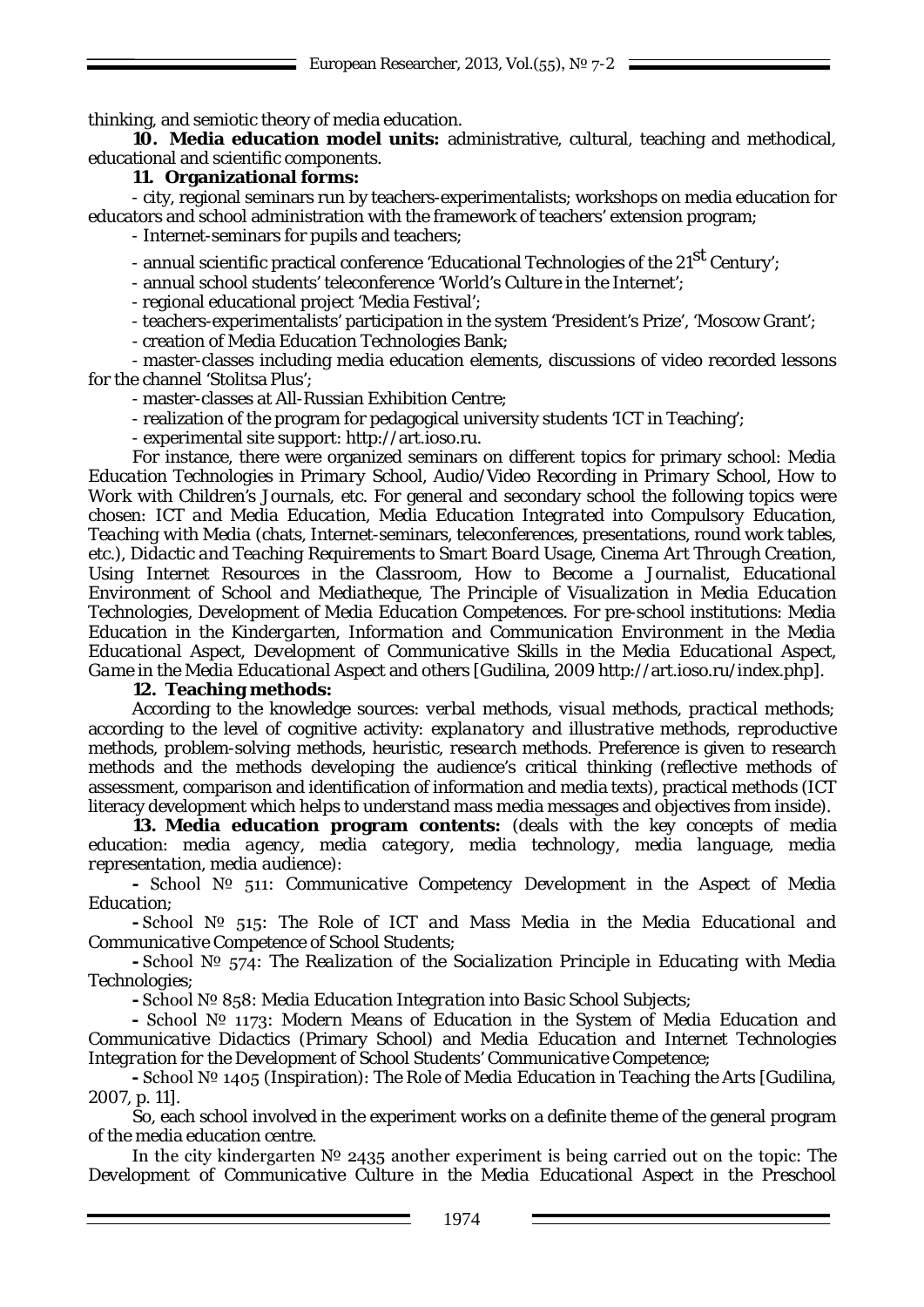*Institution.*

**14. Application fields:** schools, kindergartens, universities.

After several years of the experimental work in schools the experiment organizers raised a question: *What has changed in your school since the media education experiment was started?* 62 teachers and local education authority officials took part in the questionnaire. The majority of the interviewees noted the positive changes in teaching methods, intellectual and scientific growth of school teachers; in understanding how to organize students' media education, the work with ebooks, etc. [Gudilina, 2009 [http://art.ioso.ru/index.php\]](http://art.ioso.ru/index.php).

**\*\*\* 1. Name of the Media Education Centre:** Faculty of Journalism, Moscow State University [\(http://www.journ.msu.ru\)](http://www.journ.msu.ru/).

**2. Year of establishment, location:** the Faculty of Journalism (MSU) has been training media specialists since the date of its opening (1947, Moscow) but it took up mass media education only in 2009 when the direction of the faculty won a UNESCO Bureau grant in Moscow for arranging media education courses for Moscow school teachers; they presented their project for the discussion in the Moscow City Parlament which was approved of in May, 2009 and recommended the introduction of media education courses in the city in Moscow schools.

**3. Financing sources:** state funding, grants.

**4. Direction:** Prof. Dr. Elena Vartanova.

## *Elena Vartanova (born December 28, 1959): Brief Biography*

Doctor of Philology (1999), Professor, dean of the Faculty of Journalism (MSU) Elena Vartanova graduated from the Faculty of Journalism (MSU) (1981). She is a member of the *European Media Management Education Association*, ECCR (The European Consortium for Communication Research), IAMCR (International Association for Media and Communication Research) and the Russian Association for Film & Media Education, director of the Finnish-Russian Research Centre of journalism, mass communications and culture, editor of the Russian journals *Media@almanach* and *Meida@scop.* In 1995-2000 she was an expert of the Council of Europe. She is a laureate of scientific grants of a number of international funds and the Russian Humanitarian Scientific Fund (2006-2008). Has more than 100 articles published in Russian and foreign academic journals. Presently she researches modern media economics in the information society, supervises a media education project supported by a UNESCO Bureau grant in Moscow. She reads lectures on media economics, history of business journalism, foreign mass media.

# *Bibliography* **(Elena Vartanova's books in Russian):**

Vartanova, E. (1997). *The Northern Model at the End of the Century. Press, TV and Radio of Northern Europe Countries between State and Market Regulation*. Moscow.

Vartanova, E. (1999). *The Finnish Model at the Turn of the Century: Information Society and Mass Media of Finland in the European Perspective*. Moscow.

Vartanova, E. (2006). *Encyclopedia of the World Media Industry.* Moscow.

Vartanova, E. (2009). *The Theory of Mass Media.* Moscow.

[http://www.journ.msu.ru](http://www.journ.msu.ru/)

**5. Target Audience:** students of the journalism faculty, media specialists, teachers, school students.

**6. Chief aim:** developing the audience's creative and critical attitude to mass media, the audience's transformation into a lifelong creative media user [Vartanova, Zasursky, 2003, p. 5].

### **7. Objectives:**

**-** holding of conferences and workshops on media education problems;

- creating programs of media education courses for school / university students, and teachers;

- familiarizing the audience with the key concepts and laws of the communication theory, developing initial operational skills of media work;

- developing the audience's comprehension of media and media texts, of conscious contact with the media;

- developing media creation.

**8. Working definition of media education:** "Media education = protection against the media + preparation for media analysis + comprehension of media functions + conscious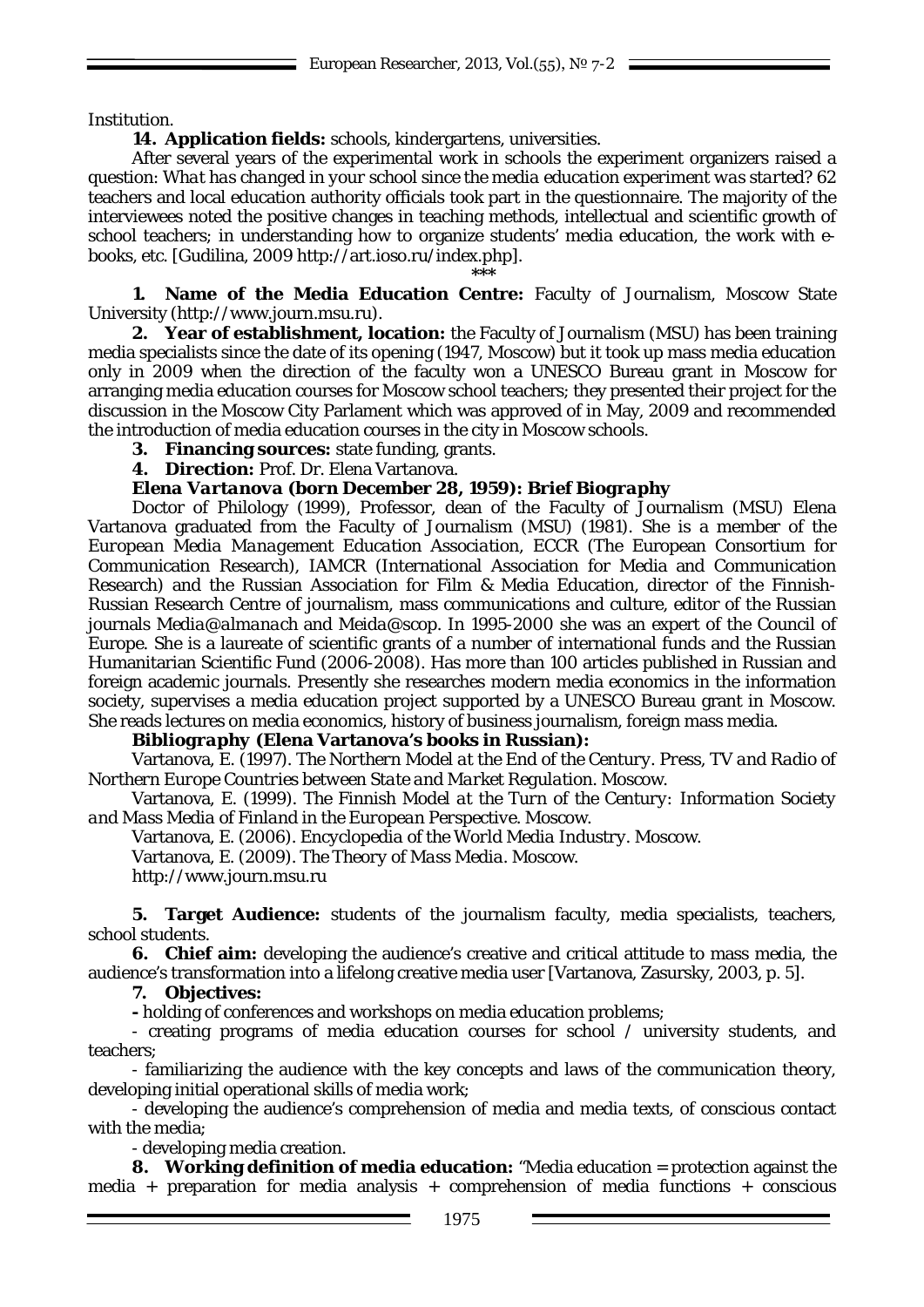participation in media culture" [Vartanova, Zasursky, 2003, p. 6].

**9. Key media education theories:** elements of the theory of developing critical thinking, sociocultural theory, semiotic theory, cultural studies theory, practical and protectionist theories of media education.

**10. Media education model units:** administrative, educational and teaching, and scientific units.

**11. Organizational forms:** different media education courses depending on the education institution (university, school) which take into account the interconnection of different modules/stages in the education system.

**12. Teaching methods:** according to the knowledge sources: *verbal methods, visual methods, practical methods;* according to the level of cognitive activity: *explanatory and illustrative* methods, *reproductive methods*, *problem-solving methods*, *heuristic, research methods.* There dominate theoretical and practical blocks including creative assignments, role play of different types.

**13. Media education program contents** (deals with the key concepts of media education: *media agency, media category, media technology, media language, media representation, media audience*):

- media categories;

- mass communication (the concept of mass communication , media language, etc.);

- media technologies;

- media reflection of reality;

- Internet as mass media [Vartanova, Zasursky, 2003, p. 9-10].

Besides they offered some rough media education programs: 1) knowledge of mass media and developing initial media user's skills; 2) developing media comprehension and constant media user's skills training; 3) conscious media participation; 4) media creation development (including the ability to create media texts) [Vartanova, Zasursky, 2003, p.7-8], and a series of media education programs for school students (2009-2010) of an apparently practical character. In the authors' opinion they can be grouped or altered depending on the target audience.

**14. Application fields:** the media education courses can be used in institutions of different types for: 1) continuous education, 2) school education; 3) higher education, 4) disadvantaged groups education, 5) teachers' training [Vartanova, Zasursky, 2003, p. 7].

**\*\*\* 1. Name of the Media Education Centre:** public organization – League of Young Journalists of Russia (YUNPRESS) [\(http://www.ynpress.com,](http://www.ynpress.com/) [http://www.mediashkola.ru\)](http://www.mediashkola.ru/)

**2. Year of establishment, location:** 1996, Moscow.

**3. Financing sources:** private financing, grants.

**4. Direction:** Dr. Sergey Tsymbalenko.

# *Sergey Tsymbalenko (born October 14, 1949): Brief Biography*

President of the regional public organization – YUNPRESS, executive director of the League of Young Journalists of Russia, Ph.D., Sergey Tsymbalenko graduated from the Philosophy Faculty of the Urals State University; worked as a staff correspondent of the newspaper *Pionerskaya Pravda* in the Urals, an instructor of the Central Council for the pioneers' organization. In 1992 was one of the founders of the first in the country children's information/news agency YUNPRESS.

### *Bibliography* **(***Sergey Tsymbalenko's books in Ruyssian***):**

Tsymbalenko, S., Sharikov, A., Scheglova, S. (1999). *Russian Teenagers in the Information World (Sociology Surveys).* Moscow: Yunpress.

Tsymbalenko, S., Sharikov, A., Scheglova, S. (2006). *The Information Environment of the Russian Teenager in the Post-Soviet Period (Sociological Analysis).* Moscow: Research Institute of School Technologies. 128 p.

[http://www.ynpress.com](http://www.ynpress.com/) [http://www.mediashkola.ru](http://www.mediashkola.ru/)

**5. Target Audience:** school students.

**6. Chief aim:** developing school students' media activity (generally on the press material).

### **7. Objectives:**

- teaching the basics of media culture to school students;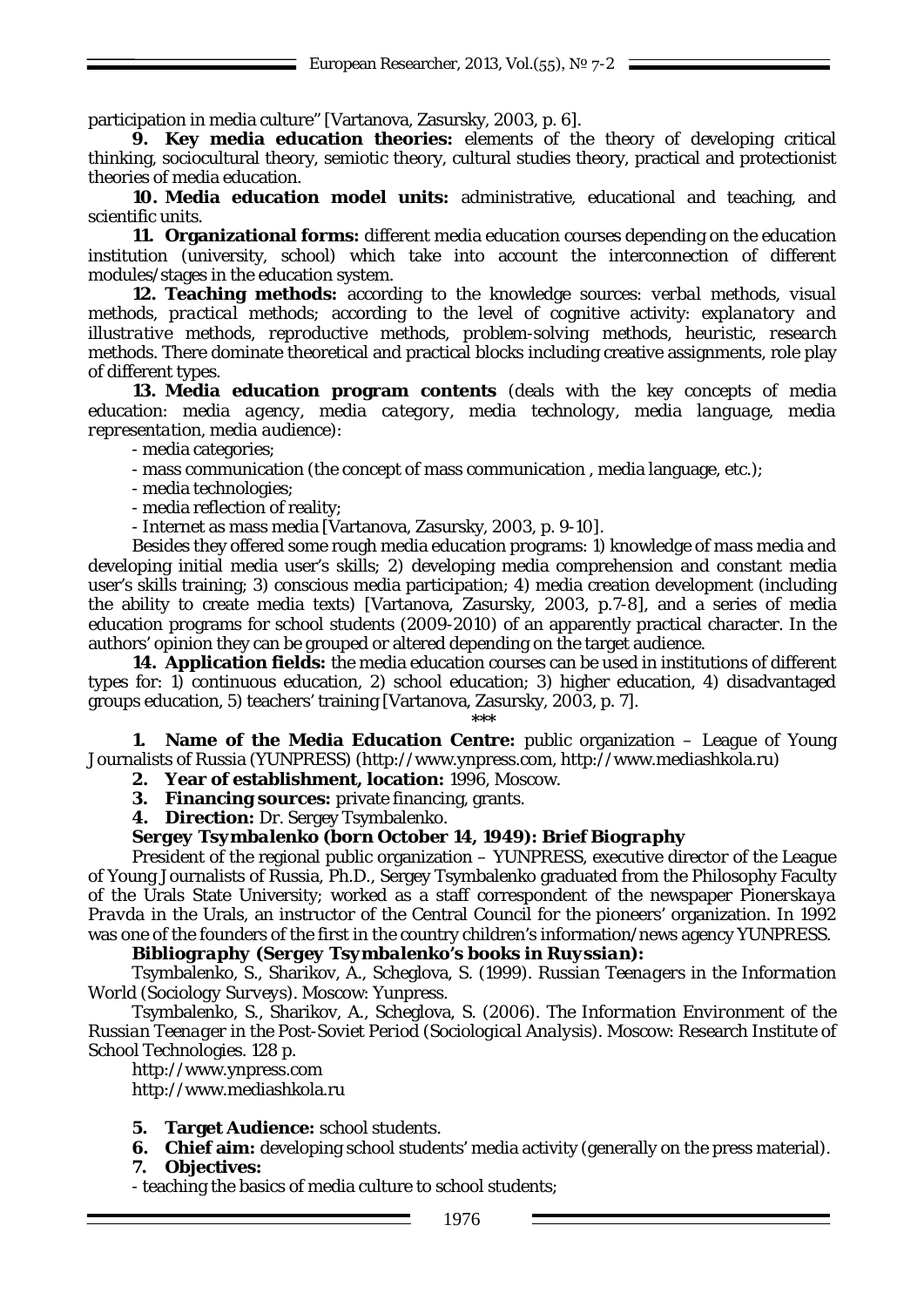- developing school students' media creation (generally on the press material);

- organizing different festivals and competitions of school press;

- sociological research on the topic 'Children and Media'.

**8. Working definition of media education:** the definition given in the UNESCO papers.

**9. Key media education theories:** the theory of media activity resembling the practical theory of media education.

**10. Media education model units:** objective block (school students' involvement in media text creation), 'media activity' block (collaboration of media specialists, teachers and students aimed primarily at developing school press), result block (forming a net of school editions meant for the audience of different ages).

### **11. Organizational forms:**

- media production (e.g. children and teenage press, Internet sites);

- educational programs (courses, seminars, master classes, workshops) on media education on the press material;

- holding of media festivals, competitions;

- publishing books on media education of school students on the press material.

**12. Teaching methods -** according to the knowledge sources: *verbal methods, visual methods, practical methods;* according to the level of cognitive activity: *explanatory and illustrative* methods, *reproductive methods*, *problem-solving methods*, *heuristic, research methods.* But practical methods dominate.

**13. Media education program contents** (deals with the key concepts of media education: *media agency, media category, media technology, media language, media representation, media audience*): mass communication, media technologies; developing school students' media creation.

**14. Application fields:** in educational institutions of different types, culture centers, media agencies.

**Conclusions.** My analysis has shown that the majority of media education centers tend to the synthesis of theoretical concepts and pay with every year more attention to practical methods of media education. It is characteristic of the media education conceptions of E. Bondarenko, S. Gudilina, L. Zaznobina, E. Vartanova and Y. zasursky, S. Tsymbalenko and other Russian media educationalists.

At the same time, the synthesis of the aesthetic and sociocultural media education models suggested by Y. Usov [Usov, 1989, 1998], for example, is now supported by such Russian media educationalists as L. Bazhenova.

Thereby, Moscow media education centers have developed a number of perspective media education models used in education of people of different social strata, especially – of school students and young people.

The analysis of the basic media education models used in Moscow media education centers has shown that nowadays the synthetic media education models are most typical; they are based on the synthesis of the sociocultural, educational and informational, practical and utilitarian models. And they lean towards the maximum usage of media education potential depending on the aims and objectives; they are characterized by variability, and the capacity to entirely or partially integrate into the education process.

The suggested media education technology is based as a rule on blocks or modules of creative and role play/gaming assignments for the teachers to use both in school and out-of-school activities. An important peculiarity of the analyzed models is that they have a wide field of application: schools, universities, institutions of additional education and leisure activity. Media studies may be organized in the form of lessons, optional classes, and special courses integrated into different school subjects, or used in school societies.

And here one should consider S. Pensin's opinion who justly warns against such typical mistakes unfortunately characteristic of some media education models: vulgar sociologism, imposition of ready stereotyped schemes, retreat from ethical problems of media texts [Pensin, 1987, p. 64].

Taking into consideration the above-examined models one can build a rough model of developing a person's media competence depending not only on the general didactic principles of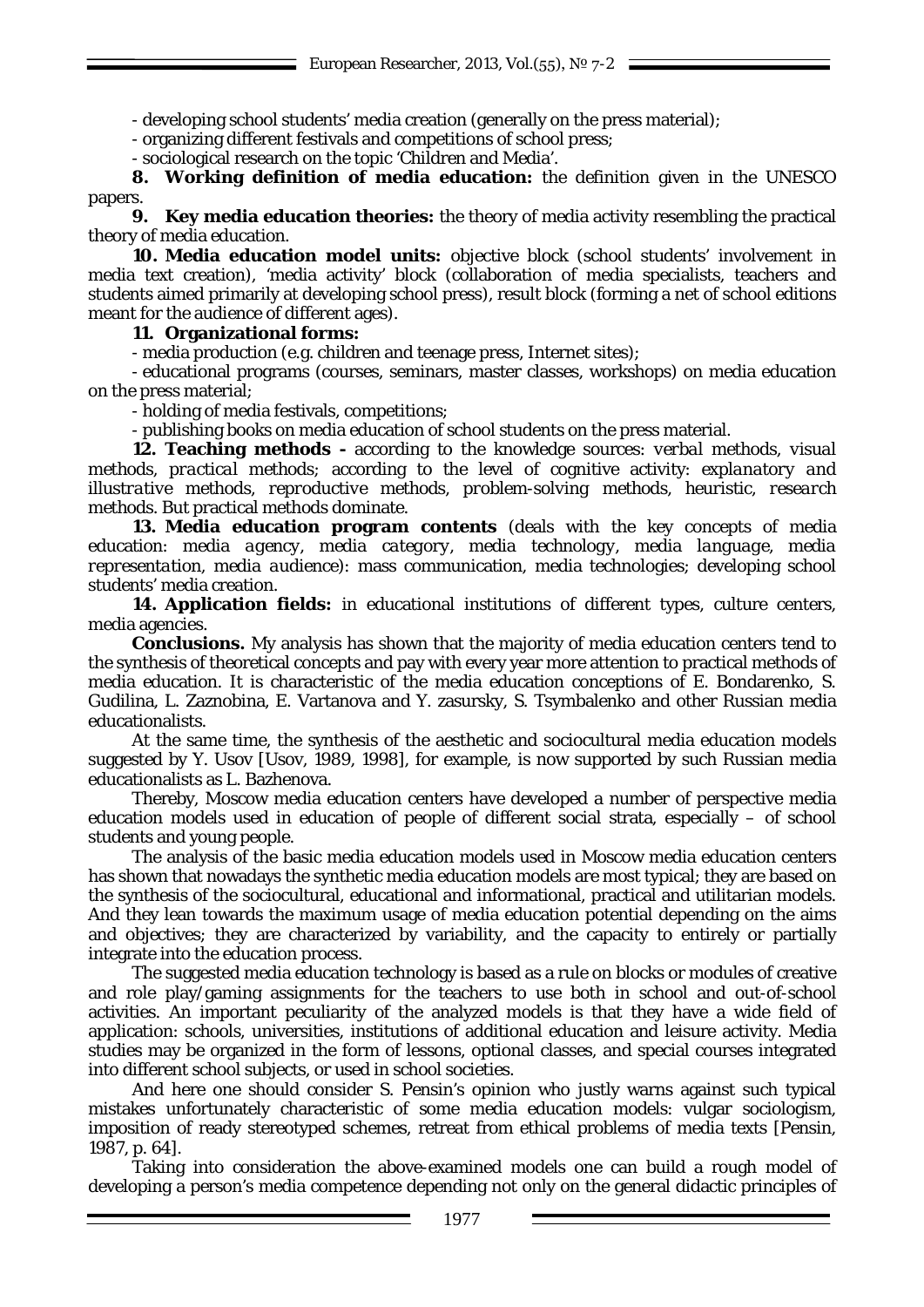education (upbringing and all-round personality development, scientific character, intelligibility, systematic character, unity of theory and practice, visualization, life-long learning, practical value, sound knowledge, positive emotional background, consideration of students' individual peculiarities, etc.) but also on some specific principles connected with media content.

Among such principles one can mention the observance of unity of the emotional and intellectual aspects in the personality development, creative abilities, and individual thinking in teaching targeted at the maximum usage of media culture potential, and based on using hedonistic, compensatory, therapeutic, cognitive and heuristic, creative and gaming potential of media texts enabling the teacher to involve the audience both in perceptive and interpretive activity; analysis of space-and-time, audio-visual media text structure, and also in media creation (creating one's own media texts of different types and genres). Plus correlation with the current media situation which alongside with its shortcomings (stranglehold of low-grade mass media production, etc.) offers teachers the challenge connected primarily with using video recording, computers, Internet, interactive media potentialities.

#### **References:**

1. Bazhenova, L. (1992). *In the World of Screen Arts.* Moscow: VIPK, VIKING, Association for Film Educators. 71 p.

2. Bondarenko, E. (1997). *The System of Audiovisual Education in Grades 5-7 of the Secondary School.* Ph.D. Thesis. Moscow.

3. Gudilina, S. (2004). Development Prospects for Media Technologies. In: *Education Technologies of the 21st Century.* Moscow: Contents and Teaching Methods Institute of the Russian Academy of Education, p. 71-78.

4. Gudilina, S. (2007). Innovation Activity in Media Education. In: *Education Technologies of the 21st Century.* Moscow: Contents and Teaching Methods Institute of the Russian Academy of Education, p. 8-13.

5. Gudilina, S. (2009). Innovation in Media Education. In: *Education Technologies of the <sup>21</sup>st Century.* Moscow: Russian Academy of Education, p. 7-21.

6. Pensin, S. (1987). *Cinema and Aesthetic Education: Methodological Problems.* Voronezh: Voronezh State University. 176 p.

7. Polevoy, V. (1975). *Research into Efficiency of Using Educational Film Methods for Cognitive Activity Intensification.* Ph.D. Thesis Abstract. Moscow. 21 p.

8. Tikhomirova, K. (2004). Visual Aids of Education in the System of Media Education

Technologies in Primary School. In: *Education Technologies of the 21st Century.* Moscow: Contents and Teaching Methods Institute of the Russian Academy of Education, p. 243-268.

9. UNESCO (1999). Recommendations Addressed to the United Nations Educational Scientific and Cultural Organization UNESCO. In: *Education for the Media and the Digital Age*. Vienna: UNESCO, p. 273-274.

10. Usov, Y. (1989a). *Film Education as a Means of Aesthetic Education and Artistic Development of School Students.* Ph.D. Thesis Abstract. Moscow. 32 p.

11. Usov, Y. (1989b). *Film Education as a Means of Aesthetic Education and Artistic Development of School Students.* Doctoral Thesis. Moscow. 362 p.

12. Usov, Y. (2000a). Virtual Thinking of School Students in Familiarization with Different Arts. In: *Art in School.* № 6, p. 3-6.

13. Usov, Y. (2000b). Screen Arts as a New Way of Thinking. In: *Art and Education.* № 3, p. 48-69.

14. Usov, Y., et al. (1998). *The Basics of screen Culture.* Moscow: Russian Academy of Education. 60 p

15. Vartanova, E. & Zasursky, Y. (2003). Russian Module of Media Education: Conceptions, Principles, and Models. In: *Information Society*. №3, p. 5-10.

16. Zaznobina, L. (1996). Media Education Standard Integrated into the Arts and Sciences of Primary and Secondary General Education. In: *Media Education*. Moscow: Moscow Institute of Advanced Training in Education, p. 72-78.

17. Zaznobina, L. (1998). Media Education Standard Integrated into Different School